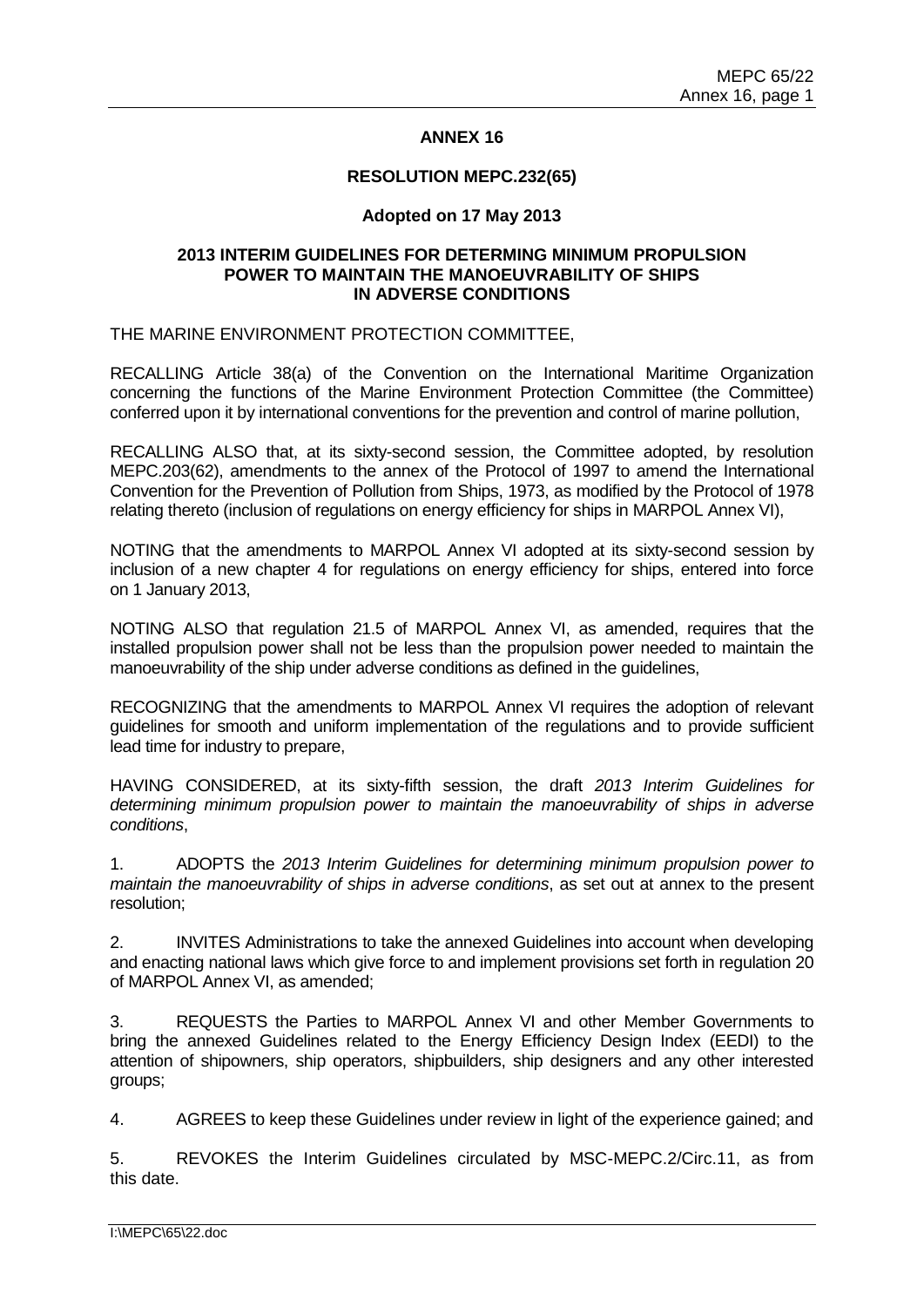### ANNEX

# **2013 INTERIM GUIDELINES FOR DETERMINING MINIMUM PROPULSION POWER TO MAINTAIN THE MANOEUVRABILITY OF SHIP IN ADVERSE CONDITIONS**

### **0 Purpose**

The purpose of these interim guidelines is to assist Administrations and recognized organizations in verifying that ships, complying with EEDI requirements set out in regulations on Energy Efficiency for Ships, have sufficient installed propulsion power to maintain the manoeuvrability in adverse conditions, as specified in regulation 21.5 in chapter 4 of MARPOL Annex VI.

## **1 Definition**

1.1 "Adverse conditions" mean sea conditions with the following parameters:

| Significant wave height $h_s$ , m   Peak wave period $T_P$ , s |             | Mean wind speed $V_w$ , m/s |  |
|----------------------------------------------------------------|-------------|-----------------------------|--|
| 5.5                                                            | 7.0 to 15.0 | 19.C                        |  |

JONSWAP sea spectrum with the peak parameter of 3.3 is to be considered for coastal waters.

1.2 The following adverse condition should be applied to ships defined as the following threshold value of ship size.

| Ship length, m                  | Significant wave<br>height $h_s$ , m                        | Peak wave period<br>$T_P$ , S | Mean wind speed $V_w$ ,<br>m/s |  |
|---------------------------------|-------------------------------------------------------------|-------------------------------|--------------------------------|--|
| Less than 200                   | 4.0                                                         | 7.0 to 15.0                   | 15.7                           |  |
| $200 \le L_{\text{DD}} \le 250$ | Parameters linearly interpolated depending on ship's length |                               |                                |  |
| More than $L_{\rm pp} = 250$    | Refer to paragraph 1.1                                      |                               |                                |  |

# **2 Applicability\***

2.1 These guidelines should be applied in the case of all new ships of types as listed in table 1 of appendix required to comply with regulations on Energy Efficiency for Ships according to regulation 21 of MARPOL Annex VI.

2.2 Notwithstanding the above, these guidelines should not be applied to the ships with un-conventional propulsion system such as pod propulsion.

2.3 These guidelines are intended for ships in unrestricted navigation; for other cases, the Administration should determine appropriate guidelines, taking the operational area and relevant restrictions into account.

 $\overline{a}$ \*

These Interim Guidelines are applied to ships required to comply with regulations on Energy Efficiency for Ships according to regulation 21 of MARPOL Annex VI during Phase 0 (i.e. for those ship types as in table 1 of appendix with the size of equal or more than 20,000 DWT).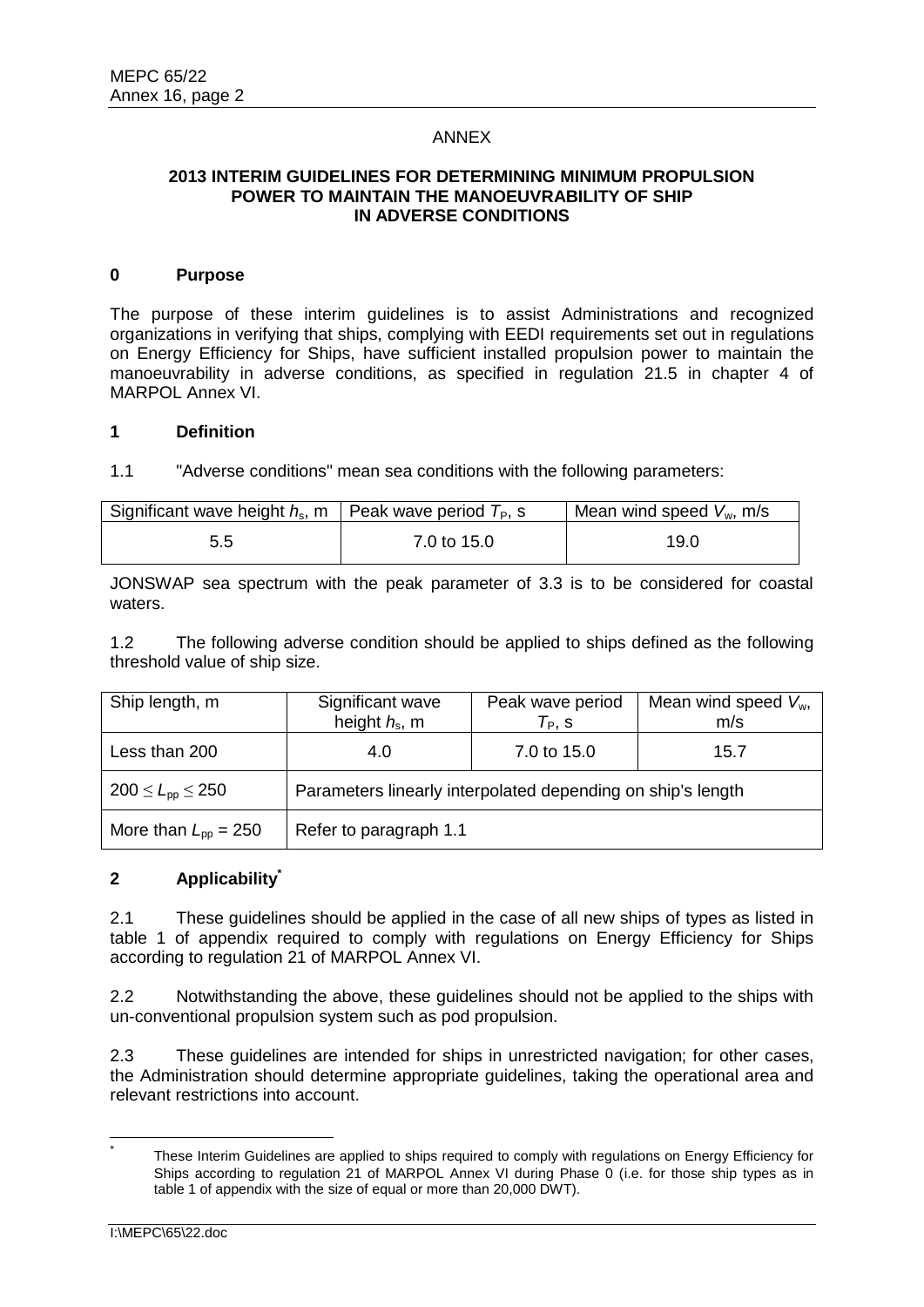## **3 Assessment procedure**

- 3.1 The assessment can be carried out at two different levels as listed below:
	- .1 Minimum power lines assessment; and
	- .2 Simplified assessment.

3.2 The ship should be considered to have sufficient power to maintain the manoeuvrability in adverse conditions if it fulfils one of these assessment levels.

### **4 Assessment level 1 – minimum power lines assessment**

4.1 If the ship under consideration has installed power not less than the power defined by the minimum power line for the specific ship type, the ship should be considered to have sufficient power to maintain the manoeuvrability in adverse conditions.

4.2 The minimum power lines for the different types of ships are provided in the appendix.

## **5 Assessment level 2 – simplified assessment**

5.1 The methodology for the simplified assessment is provided in the appendix.

5.2 If the ship under consideration fulfils the requirements as defined in the simplified assessment, the ship should be considered to have sufficient power to maintain the manoeuvrability in adverse conditions.

### **6 Documentation**

- 6.1 Test documentation should include at least, but not be limited to, a:
	- .1 description of the ship's main particulars;
	- .2 description of the ship's relevant manoeuvring and propulsion systems;
	- .3 description of the assessment level used and results; and
	- .4 description of the test method(s) used with references, if applicable.

\* \* \*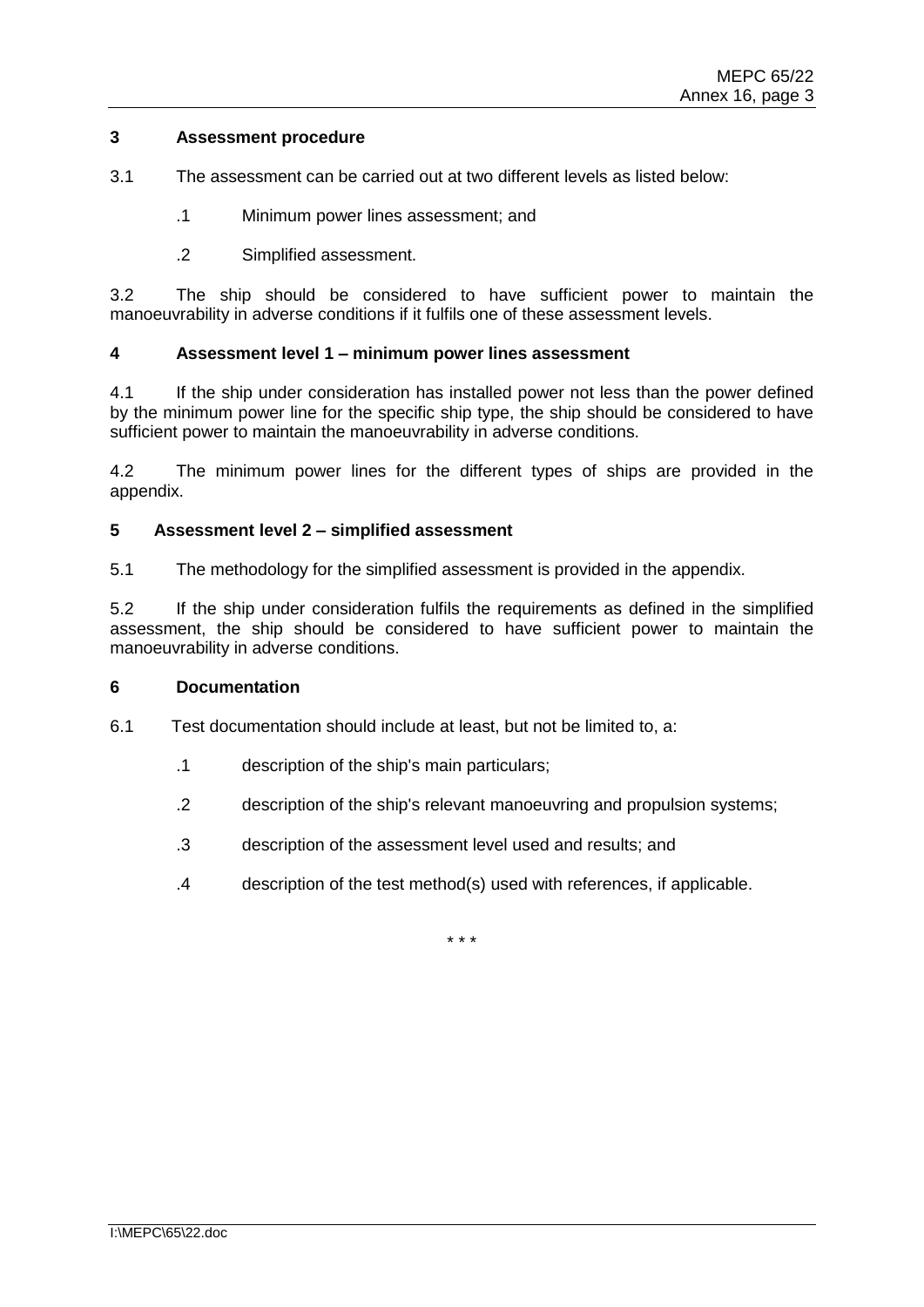## **Appendix**

# **ASSESSMENT PROCEDURES TO MAINTAIN THE MANOEUVRABILITY UNDER ADVERSE CONDITIONS, APPLICABLE DURING PHASE 0 OF THE EEDI IMPLEMENTATION**

#### **1 Scope**

1.1 The procedures as described below are applicable during Phase 0 of the EEDI implementation as defined in regulation 21 of MARPOL Annex VI (see also paragraph 0 – Purpose of these interim guidelines).

### **2 Minimum power lines**

2.1 The minimum power line values of total installed MCR, in kW, for different types of ships should be calculated as follows:

Minimum Power Line Value =  $a \times (DWT) + b$ 

Where:

*DWT* is the deadweight of the ship in metric tons; and

*a* and *b* are the parameters given in table 1 for tankers, bulk carriers and combination carriers.

| <b>Ship Type</b>            |        |                   |
|-----------------------------|--------|-------------------|
| <b>Bulk Carriers</b>        | 0.0687 | 2924.4            |
| Tankers                     | 0.0689 | 3253.0            |
| <b>Combination Carriers</b> |        | see tankers above |

The total installed MCR of all main propulsion engines should not be less than the minimum power line value, where MCR is the value specified on the EIAPP Certificate.

### **3 Simplified assessment**

3.1 The simplified assessment procedure is based on the principle that, if the ship has sufficient installed power to move with a certain advance speed in head waves and wind, the ship will also be able to keep course in waves and wind from any other direction. The minimum ship speed of advance in head waves and wind is thus selected depending on ship design, in such a way that the fulfilment of the ship speed of advance requirements means fulfilment of course-keeping requirements. For example, ships with larger rudder areas will be able to keep course even if the engine is less powerful; similarly, ships with a larger lateral windage area will require more power to keep course than ships with a smaller windage area.

3.2 The simplification in this procedure is that only the equation of steady motion in longitudinal direction is considered; the requirements of course-keeping in wind and waves are taken into account indirectly, by adjusting the required ship speed of advance in head wind and waves.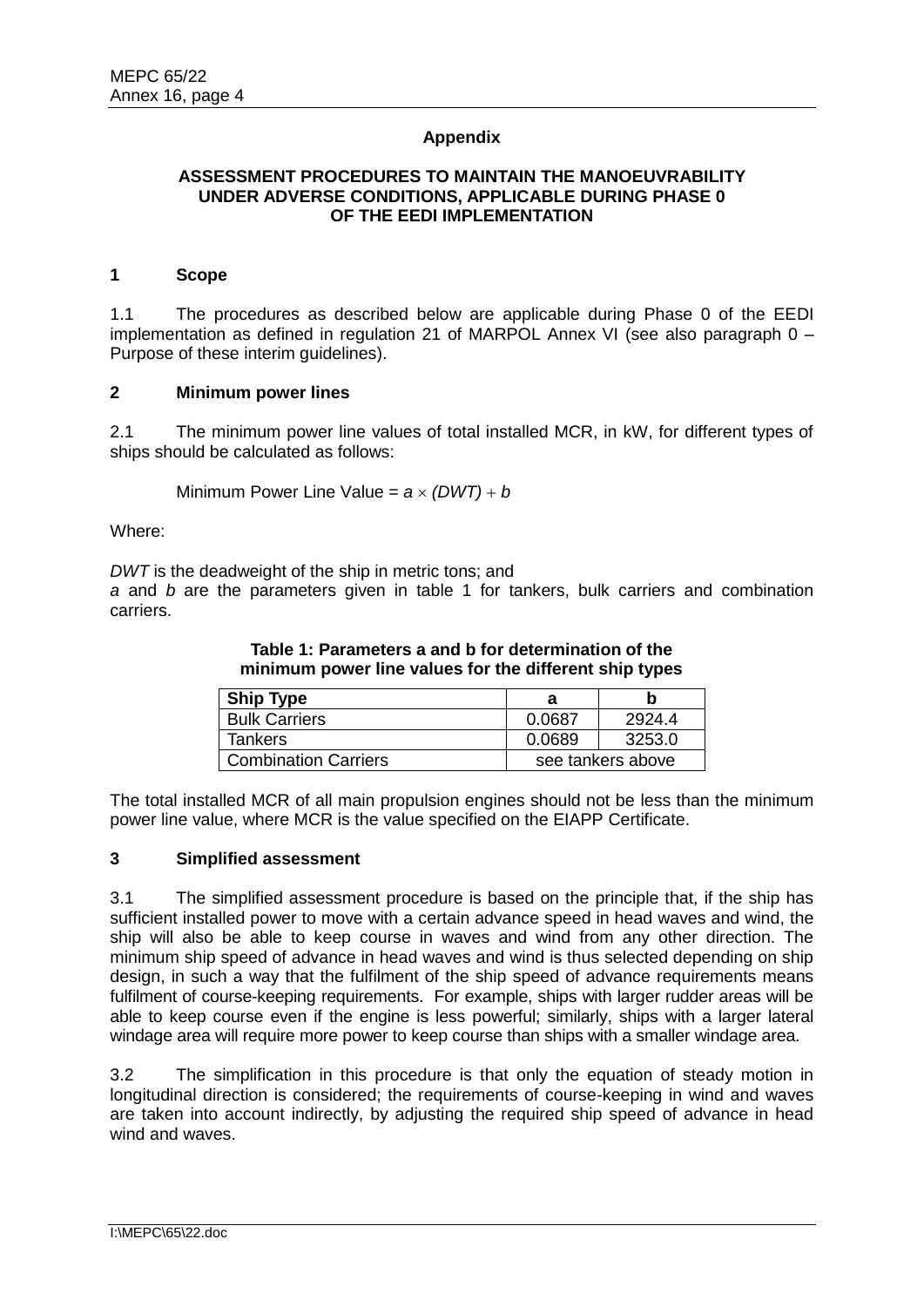- 3.3 The assessment procedure consists of two steps:
	- .1 definition of the required advance speed in head wind and waves, ensuring course-keeping in all wave and wind directions; and
	- .2 assessment whether the installed power is sufficient to achieve the required advance speed in head wind and waves.

## **Definition of required ship speed of advance**

3.4 The required ship advance speed through the water in head wind and waves,  $V_s$ , is set to the larger of:

- .1 minimum navigational speed, V<sub>nav</sub>; or
- .2 minimum course-keeping speed, V<sub>ck</sub>.

3.5 The minimum navigational speed, V<sub>nav</sub>, facilitates leaving coastal area within a sufficient time before the storm escalates, to reduce navigational risk and risk of excessive motions in waves due to unfavourable heading with respect to wind and waves. The minimum navigational speed is set to 4.0 knots.

3.6 The minimum course-keeping speed in the simplified assessment,  $V_{ck}$  is selected to facilitate course-keeping of the ships in waves and wind from all directions. This speed is defined on the basis of the reference course-keeping speed V<sub>ck, ref</sub>, related to ships with the rudder area  $A_R$  equal to 0.9 per cent of the submerged lateral area corrected for breadth effect, and an adjustment factor taking into account the actual rudder area:

$$
V_{ck} = V_{ck, ref} - 10.0 \times (A_{R\%} - 0.9)
$$
 (1)

where  $V_{ck}$  in knots, is the minimum course-keeping speed,  $V_{ck, ref}$  in knots, is the reference course-keeping speed, and  $A_{R\%}$  is the actual rudder area,  $A_{R}$ , as percentage of the submerged lateral area of the ship corrected for breadth effect,  $A_{LS, cor}$ , calculated as  $A_{RS}$  =  $A_R/A_{LS, cor}$  · 100%. The submerged lateral area corrected for breadth effect is calculated as  $A_{LS,cor} = L_{pp} T_m (1.0 + 25.0 (B_w/L_{pp})^2)$ , where  $L_{pp}$  is the length between perpendiculars in m,  $B_{wd}$  is the water line breadth in m and  $T_m$  is the draft a midship in m. In case of high-lift rudders or other alternative steering devices, the equivalent rudder area to the conventional rudder area is to be used.

3.7 The reference course-keeping speed V<sub>ck, ref</sub> for bulk carriers, tankers and combination carriers is defined, depending on the ratio  $A_{FW}/A_{LW}$  of the frontal windage area,  $A_{FW}$ , to the lateral windage area,  $A_{LW}$ , as follows:

- .1 9.0 knots for  $A_{FW}/A_{LW}$  =0.1 and below and 4.0 knots for  $A_{FW}/A_{LW}=0.40$  and above; and
- .2 linearly interpolated between 0.1 and 0.4 for intermediate values of  $A_{FW}/A_{LW}$ .

# **Procedure of assessment of installed power**

3.8 The assessment is to be performed in maximum draught conditions at the required ship speed of advance, *V*s, defined above. The principle of the assessment is that the required propeller thrust, *T* in N, defined from the sum of bare hull resistance in calm water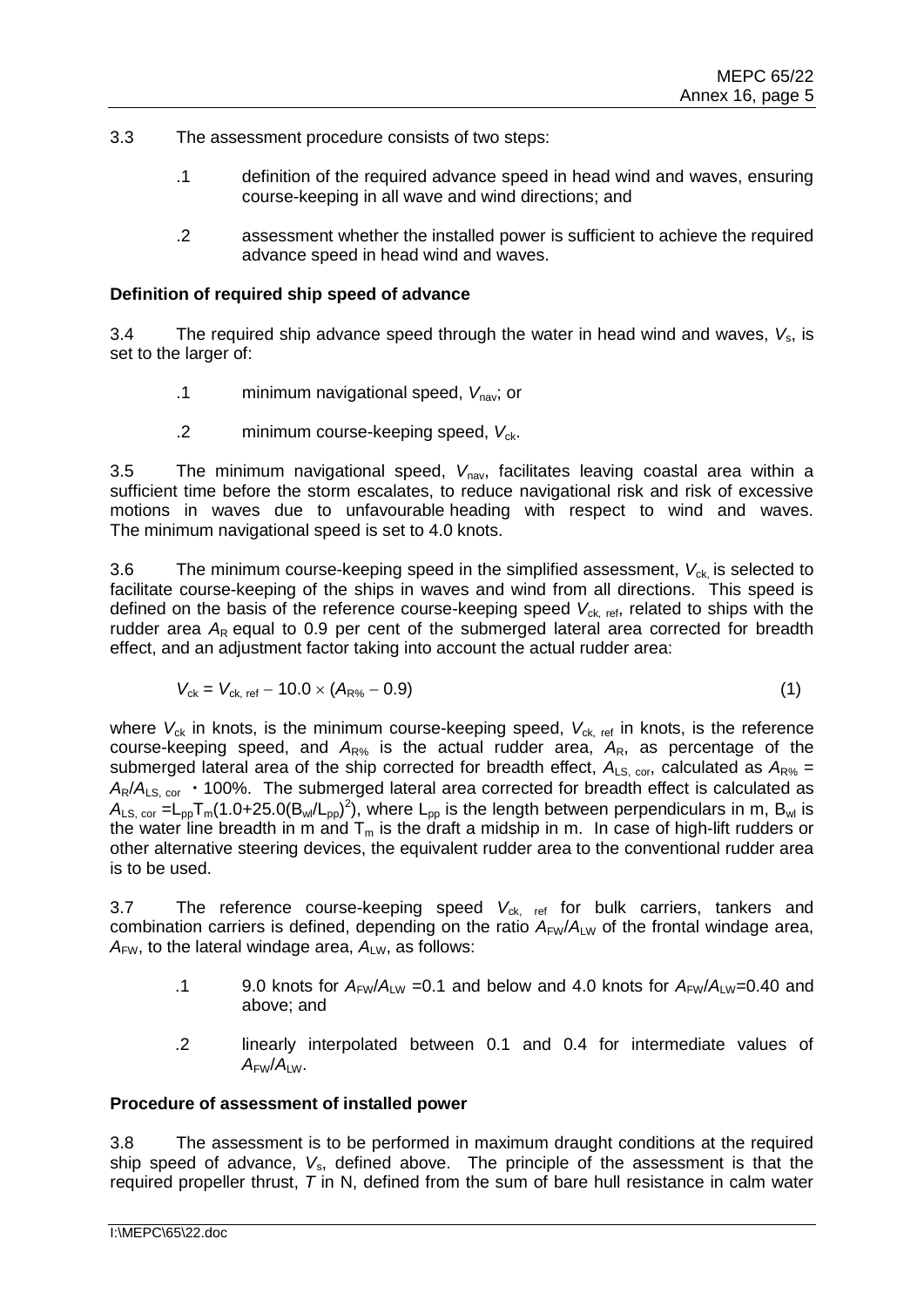$R_{\text{cw}}$ , resistance due to appendages  $R_{\text{apo}}$ , aerodynamic resistance  $R_{\text{air}}$ , and added resistance in waves *R*aw, can be provided by the ship's propulsion system, taking into account the thrust deduction factor *t*:

$$
T = (R_{\rm cw} + R_{\rm air} + R_{\rm aw} + R_{\rm app})/(1-t)
$$
 (2)

3.9 The calm-water resistance for bulk carriers, tankers and combination carriers can be calculated neglecting the wave-making resistance as  $R_{\text{cw}} = (1 + k)C_F \frac{1}{2} \rho S V_s^2$ , where k is the

form factor,  $(\log_{10} \text{Re} - 2)^2$ 10 0.075  $C_F = \frac{0.676}{\log_{10} \text{Re} - 2}$ is the frictional resistance coefficient,  $Re = V_s L_{\rm pp}/v$  is the

Reynolds number,  $\rho$  is water density in kg/m<sup>3</sup>, S is the wetted area of the bare hull in m<sup>2</sup>,  $V_s$  is the ship advance speed in m/s, and  $v$  is the kinematic viscosity of water in m<sup>2</sup>/s.

3.10 The form factor *k* should be obtained from model tests. Where model tests are not available the empirical formula below may be used:

$$
k = -0.095 + 25.6 \frac{C_{\rm B}}{\left(L_{\rm pp}/B_{\rm wd}\right)^2 \sqrt{B_{\rm wd}/T_{\rm m}}}
$$
(3)

where  $C_B$  is the block coefficient based on  $L_{\text{po}}$ .

3.11 Aerodynamic resistance can be calculated as  $R_{air} = C_{air} \frac{1}{2} \rho_a A_F V_{w}^2$  $R_{air} = C_{air} \frac{1}{2} \rho_a A_F V_{w,rel}^2$ , where  $C_{air}$  is the aerodynamic resistance coefficient,  $\rho_{\text{\tiny a}}$  is the density of air in kg/m<sup>3</sup>,  $A_{\!\text{\tiny F}}$  is the frontal windage area of the hull and superstructure in  $m^2$ , and  $V_{w \text{ rel}}$  is the relative wind speed in m/s, defined by the adverse conditions in paragraph 1.1 of the interim guidelines, *V*w, added to the ship advance speed, V<sub>s</sub>. The coefficient  $C_{\text{air}}$  can be obtained from model tests or empirical data. If none of the above is available, the value 1.0 is to be assumed.

3.12 The added resistance in waves, *R*aw , defined by the adverse conditions and wave spectrum in paragraph 1 of the interim guidelines, is calculated as:

$$
R_{aw} = 2 \int_{0}^{\infty} \frac{R_{aw}(V_s, \omega)}{\zeta_a^2} S_{\zeta\zeta}(\omega) d\omega \tag{4}
$$

where  $R_{aw}(V_s, \omega)/\zeta_a^2$  is the quadratic transfer function of the added resistance, depending on the advance speed *V*<sup>s</sup> in m/s, wave frequency *ω* in rad/s, the wave amplitude, *ζ<sup>a</sup>* in m and the wave spectrum,  $S_{\gamma}$  in m<sup>2</sup>s. The quadratic transfer function of the added resistance can be obtained from the added resistance test in regular waves at the required ship advance speed V<sub>s</sub> as per ITTC procedures 7.5-02 07-02.1 and 7.5-02 07-02.2, or from equivalent method verified by the Administration.

3.13 The thrust deduction factor *t* can be obtained either from model tests or empirical formula. Default conservative estimate is *t*=0.7*w*, where *w* is the wake fraction. Wake fraction *w* can be obtained from model tests or empirical formula; default conservative estimates are given in table 2.